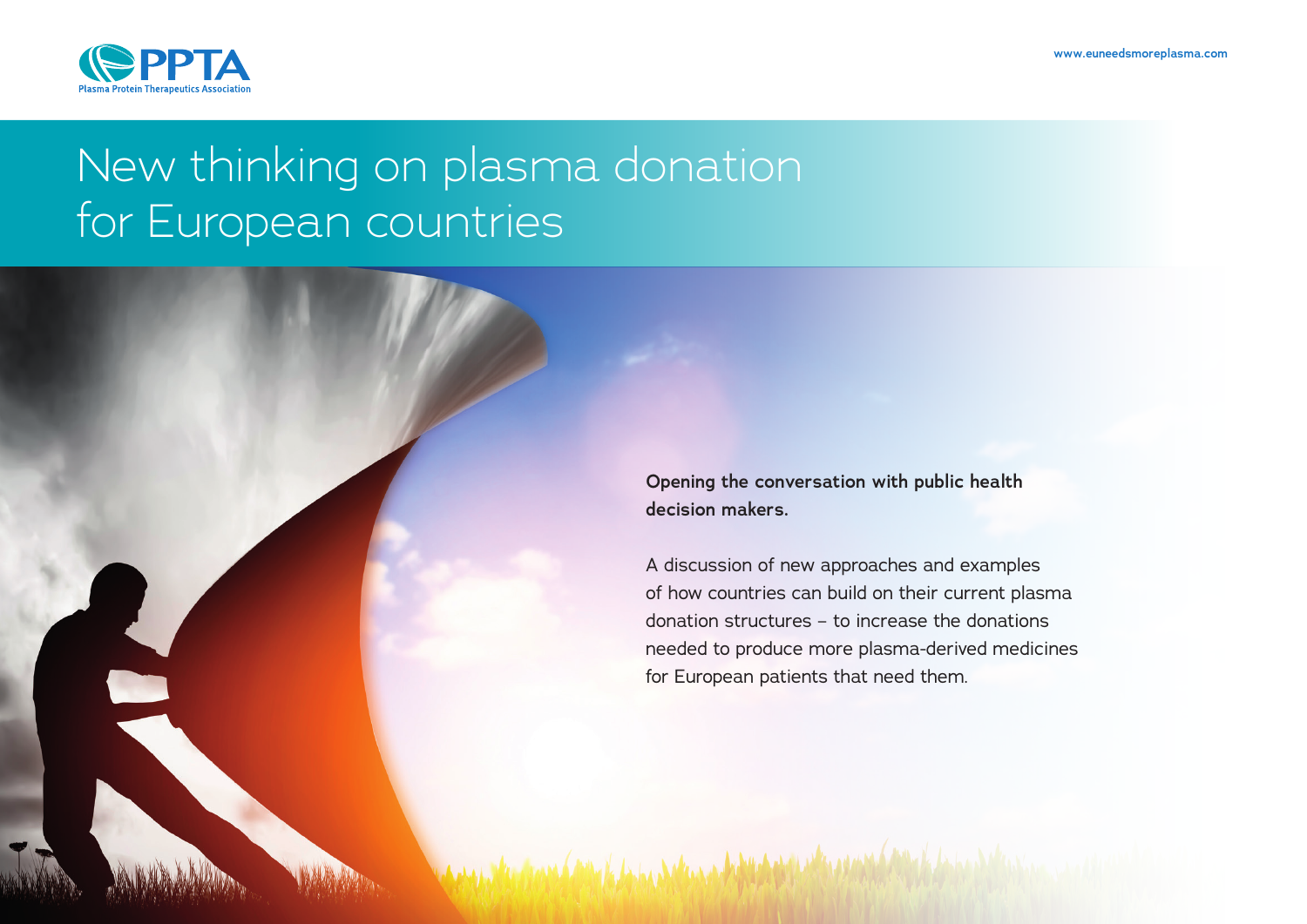## European countries' challenge of increasing plasma donations to improve patient access

**Attaining stable and safe access to human plasma from European donors to produce critical medicines for European patients is a goal voiced by most countries' health services.** 

This view has long been supported by inter-governmental recommendations of the WHO and European Union<sup>1</sup>, whose calls for more national autonomy for donation in plasma and other blood components date back several decades. These bodies recommend the donation of whole blood and plasma on a 'voluntary unpaid donation' basis.

European countries currently have a deficit in the plasma they need to produce medicines that meet their patients' needs. Today, plasma comes from a combination of in-country and imported donations. Some 30% of this lifegiving material used in Europe to make plasmaderived medicines, is given by donors in the US who are compensated. In Europe today, most countries follow the principle of Voluntary Unpaid Donations, where donors can receive reimbursement for expenses incurred or a fixed allowance that recognizes the inconvenience of donating plasma.

Austria, Czech Republic, Germany and Hungary have policies that authorize different types of compensation to donors who give in private plasma donation centers.

Looking to the decades ahead, imported plasma will continue to make an important contribution needed to make plasma-derived medicines that improve the quality of life for an increasing number of patients in every European country.

But countries will also benefit from cooperating on new approaches to plasma donation. For example, in an ecosystem that offers diversified donations of plasma by growing communities of donors in all European countries.

Europe's decision makers are faced with an evolving public health landscape. There is a growing population of patients that can benefit from plasma-derived medicines. Medical research is identifying new indications that plasma can control and cure. Likewise, more precise diagnoses mean that more existing plasma-treatable conditions are being identified.

**For public health decision makers, this challenge can be summarized in three imperatives:**

- **Achieving improved access to plasma-derived medicines**, by building more plasmapheresis programs across Europe.
- Doing this in a way that guarantees the **highest levels of safety for donors** and the plasma materials they give.
- **Reconciling the 'public goods' character of plasma donation**, with accepted standards for voluntary unpaid donations – by recognizing and thanking plasma donors for their commitment and efforts they make to give plasma frequently.